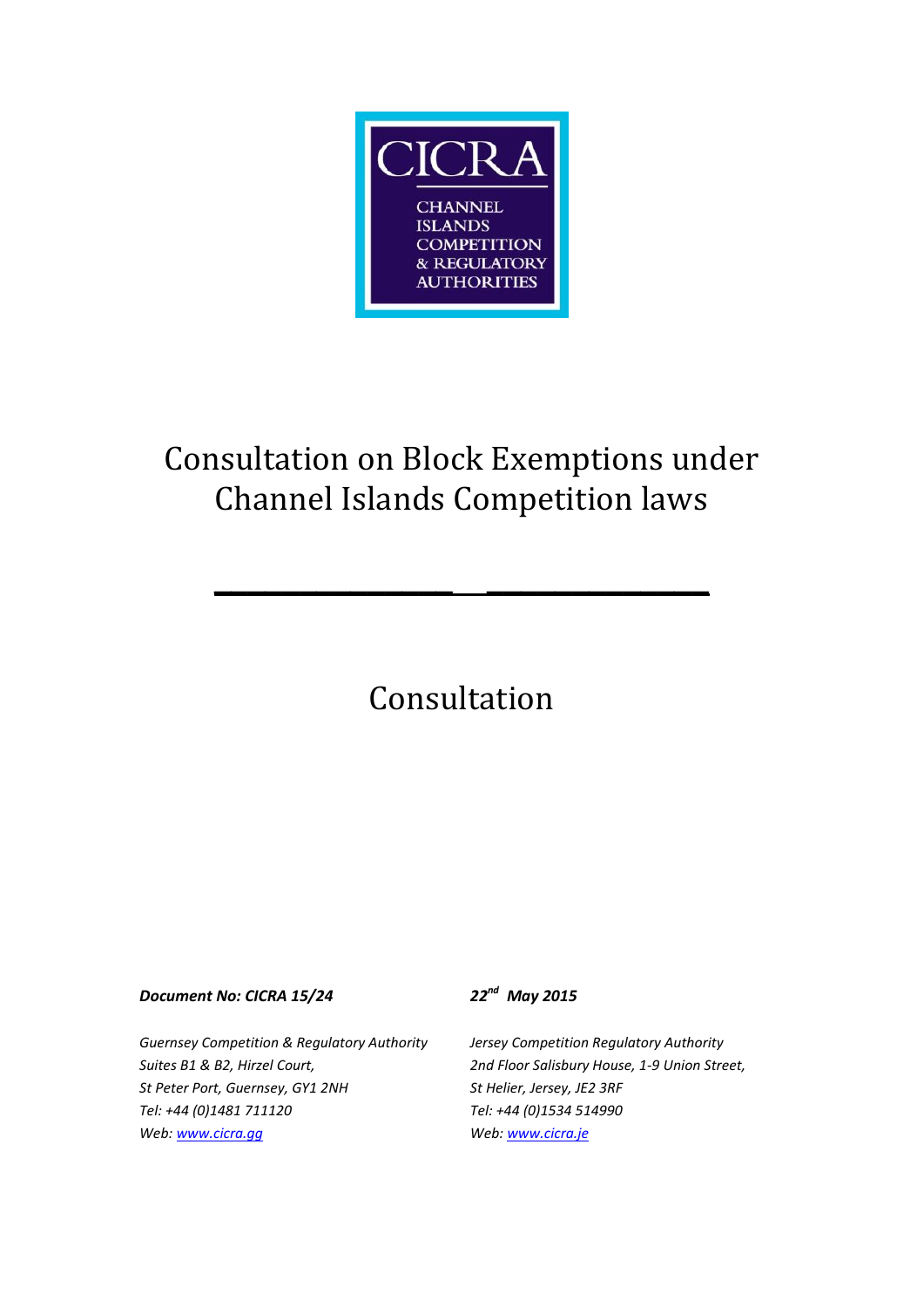## **CONTENTS**

| $\mathbf 1$  |                  |                                                                            |  |  |
|--------------|------------------|----------------------------------------------------------------------------|--|--|
|              | 1.1              |                                                                            |  |  |
|              | 1.2 <sub>2</sub> |                                                                            |  |  |
| $\mathbf{2}$ |                  |                                                                            |  |  |
|              | 2.1              |                                                                            |  |  |
|              | 2.2              |                                                                            |  |  |
|              | $2.2^{\circ}$    |                                                                            |  |  |
| 3            |                  |                                                                            |  |  |
|              | 1.               | Should CICRA seek the implementation of block exemptions in Guernsey       |  |  |
|              | 2.               | Has CICRA identified the correct priorities? And are there any reasons for |  |  |
|              | 3.               | What criteria or restrictions should be attached to any specific block     |  |  |
|              | 4.               | Are there any other areas which should be brought into consideration?  6   |  |  |
| 4            |                  |                                                                            |  |  |
|              |                  |                                                                            |  |  |
|              |                  |                                                                            |  |  |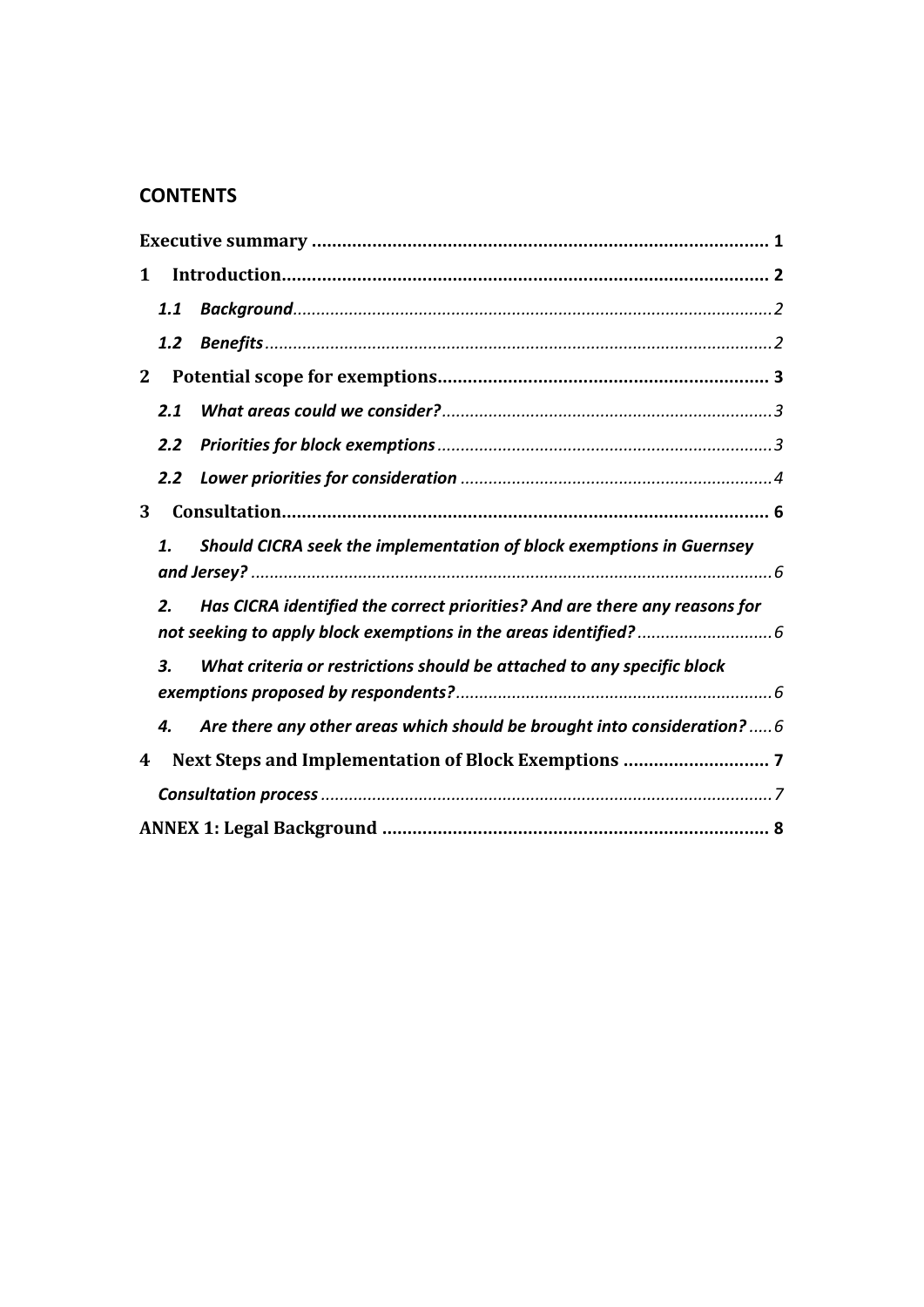## <span id="page-2-0"></span>**Executive summary**

Under competition law in Guernsey and Jersey, in order to protect consumers and preserve competition in the market in the interests of the economic well being of the islands, anti-competitive agreements or arrangements between undertakings are prohibited. This is a common approach to competition law and reflects the approach adopted across Europe. However, some of the agreements which are prohibited by competition law may not in themselves be harmful – or they may offer significant benefits which outweigh the harm caused in other areas. In these exceptional circumstances, and subject to strict scrutiny and very specific criteria, it is possible for competition regulators to grant exemptions for individual agreements from the blanket prohibition under the competition law. There is also the option, in a small number of areas, where it is clear that certain types of agreement would not be harmful, to grant block exemptions for those types of agreement.

In this pan Channel Island consultation, CICRA is consulting on the merits of introducing block exemptions under the provisions of competition law in Guernsey and Jersey.

Block exemptions provide for certain categories of agreements and practices to be exempt on the basis that they are compatible with the provisions of the relevant competition laws. Such agreements and practices may otherwise require individual exemptions from the Authority.

The substantial advantage to parties to such agreements is that they would no longer be required to notify CICRA and would not need to seek individual exemptions. This process is time consuming for the parties involved and does not make the most effective use of the limited resources available to CICRA to conduct its duties under the competition and regulatory laws.

In CICRA's view, the introduction of a small number of block exemptions which are limited in their scope would substantially improve the operation of competition law in both Guernsey and Jersey and offer increased certainty for businesses in the Channel Islands.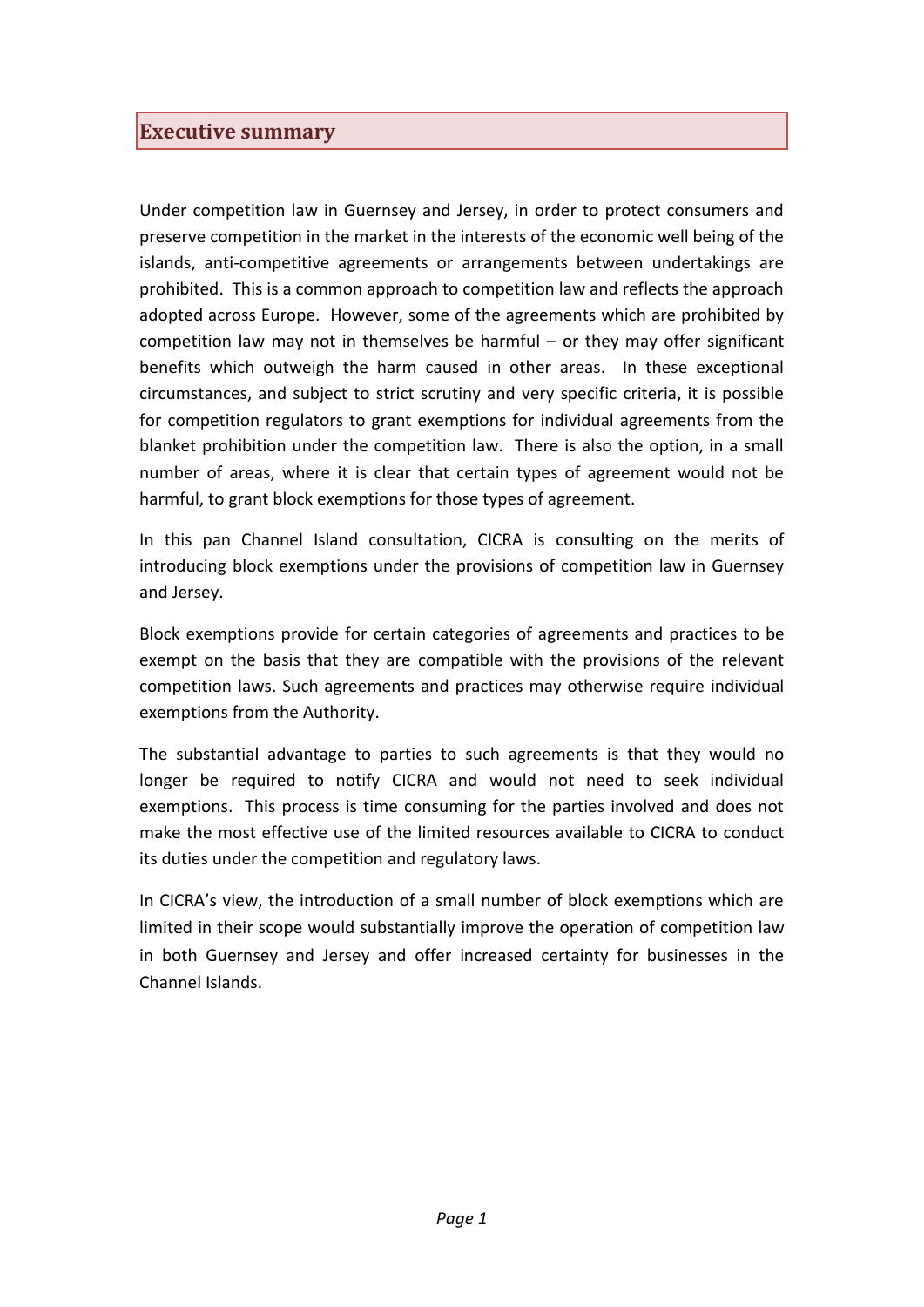## <span id="page-3-0"></span>**1 Introduction**

#### <span id="page-3-1"></span>**1.1 Background**

Block exemptions are a mechanism widely used within Europe at a national and an EU level to exempt certain types of agreements from the strict provisions of competition law. They are generally applied to arrangements which would normally fall under the scrutiny of a competition authority but which fall into one of two categories, namely they would be cleared because they do not harm competition, or would require (and be granted) an exemption because they offer substantial benefits to consumers which outweigh any potential harm to competition.

In each case the block exemption specifies a range of criteria which the agreement must meet in order to qualify for exemption and ensure that the agreement is not harmful. The regulator retains the power to review individual cases within the area of the exemption, but this is by exception and would generally only occur when there is a specific concern or complaint involved.

The *Competition (Guernsey) Ordinance 2012* and the *Competition (Jersey) Law (2005)* both allow this type of exemption to be implemented – albeit in slightly different ways.

### <span id="page-3-2"></span>**1.2 Benefits**

.

There are significant benefits to the parties involved, to CICRA and to consumers as a whole from putting in place such exemptions.

They allow CICRA as the competition authority to target its resources to those areas where it can deliver most benefit without becoming unnecessarily involved in exercises to clear harmless agreements through competition rules.

They simplify and reduce costs for the parties involved and greatly increase certainty in their ability to conduct certain types of business (for example, franchising operations) and benefit customers and the economies of the islands as a whole.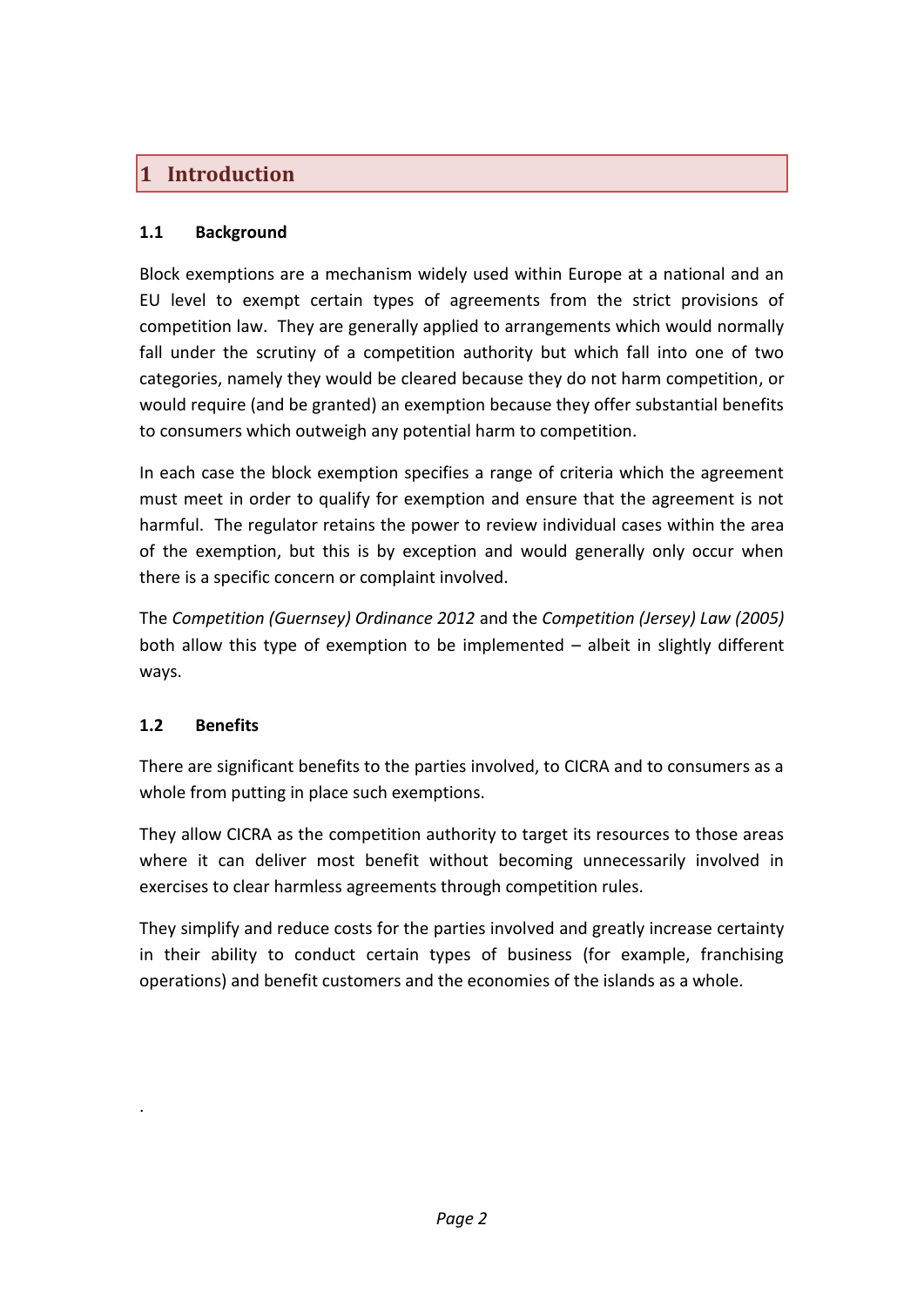## <span id="page-4-0"></span>**2 Potential scope for exemptions**

#### <span id="page-4-1"></span>**2.1 What areas could we consider?**

Across Europe, at an EU level, there is a range of exemptions, from generic for particular types of vertical or horizontal arrangement to a number of specific sectors for which regulations and guidance have been published, including:

- Agriculture;
- Insurance:
- Motor vehicle trade
- Postal services;
- Professional Services:
- Transport;
- Telecoms;
- Licensing agreements for technology transfer;
- Joint execution of research and joint development of its results.

While it may eventually be desirable to address all of these areas, for economies the size of the Channel Islands, it is sensible to prioritise those aspects which are most relevant and potentially beneficial, without seeking to extend it into an overarching or bureaucratic exercise which attempts to addresses every possible exemption.

For some of the sectors above, given the likelihood or frequency with which exemptions are requested it would make sense to ensure that they are addressed. For other areas, where applications are rare or there may be specific factors which would need to be considered from the perspective of an island economy, it would be more effective to consider applications on a case by case basis.

#### <span id="page-4-2"></span>**2.2 Priorities for block exemptions**

From CICRA's perspective, the highest priorities for consideration would appear to be:

- General vertical agreements
- Fuel distribution/forecourt agreements;
- Motor vehicle trade;
- Insurance;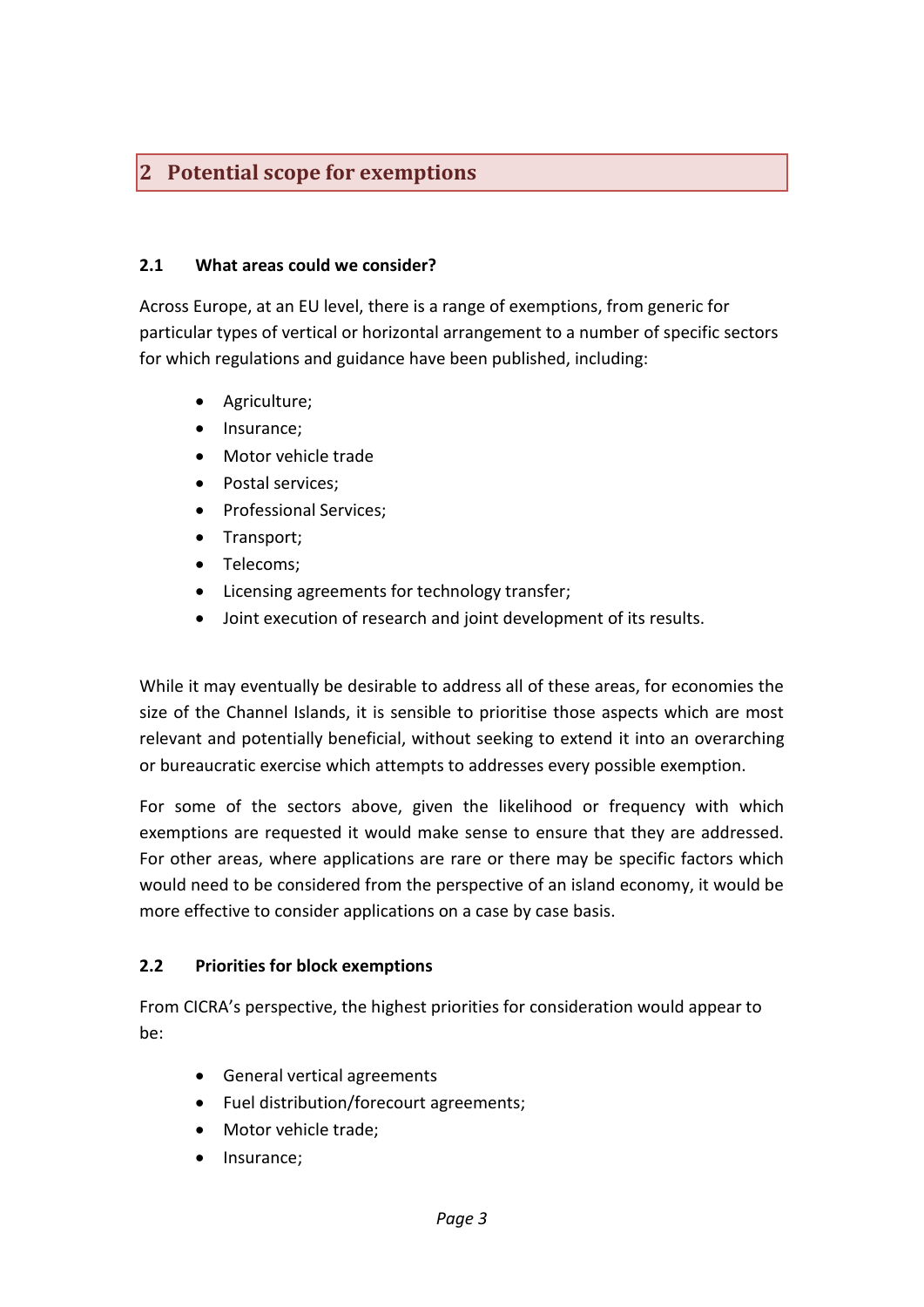A block exemption for vertical agreements between undertakings active at different levels in the supply chain for goods and services would offer substantial benefits to the parties involved. In many cases vertical agreements, even though they need to be examined under competition law, do not harm the markets in which they operate. They may deliver significant benefits to consumers in terms of improved distribution or availability of goods, increased efficiency and reduced costs.

A block exemption for vertical agreements would simplify the issues associated with franchising and similar arrangements. CICRA believes that exempting such arrangements within appropriate criteria could encourage such arrangements locally and remove one potential barrier to bringing more businesses and economic development to the Channel Islands.

Fuel agreements and the motor trade are identified because between them they have generated the majority of work for CICRA on exemptions to date and therefore offer the greatest benefit in terms of reducing the regulatory burden on CICRA and the parties involved.

The insurance sector is an important sector to the economies of the Channel Islands (esp. in Guernsey). It seems likely that operation and practice in the industry locally is no different to that across the EU. In Europe, a specific exemption for insurance companies was required to allow them to pool information on insurance risks. The potential need for this has not previously been identified locally.

### <span id="page-5-0"></span>**2.2 Lower priorities for consideration**

Horizontal arrangements, because they are between competitors active in the same market sector, such as agreements to share supply or facilities, tend to raise more issues from a competition perspective. While there may be substantial benefits to customers in some cases, by their nature this type of agreement is more likely to raise competition issues with potential to cause harm to markets and consumers in these areas. They may be more restrictive and therefore more problematic than vertical arrangements. It is also the case that they may be even more harmful in a small economy, where the overall size of the market being competed for is small, than would be the case in a larger geographic market.

The postal and telecoms sectors in both islands are governed by their own laws in each island and adding another layer of guidance or regulation in this area would not in CICRA's view be appropriate at this stage. It may however be useful to issue notes and guidance on concurrent use of powers in those sectors before moving to specific exemption guidance.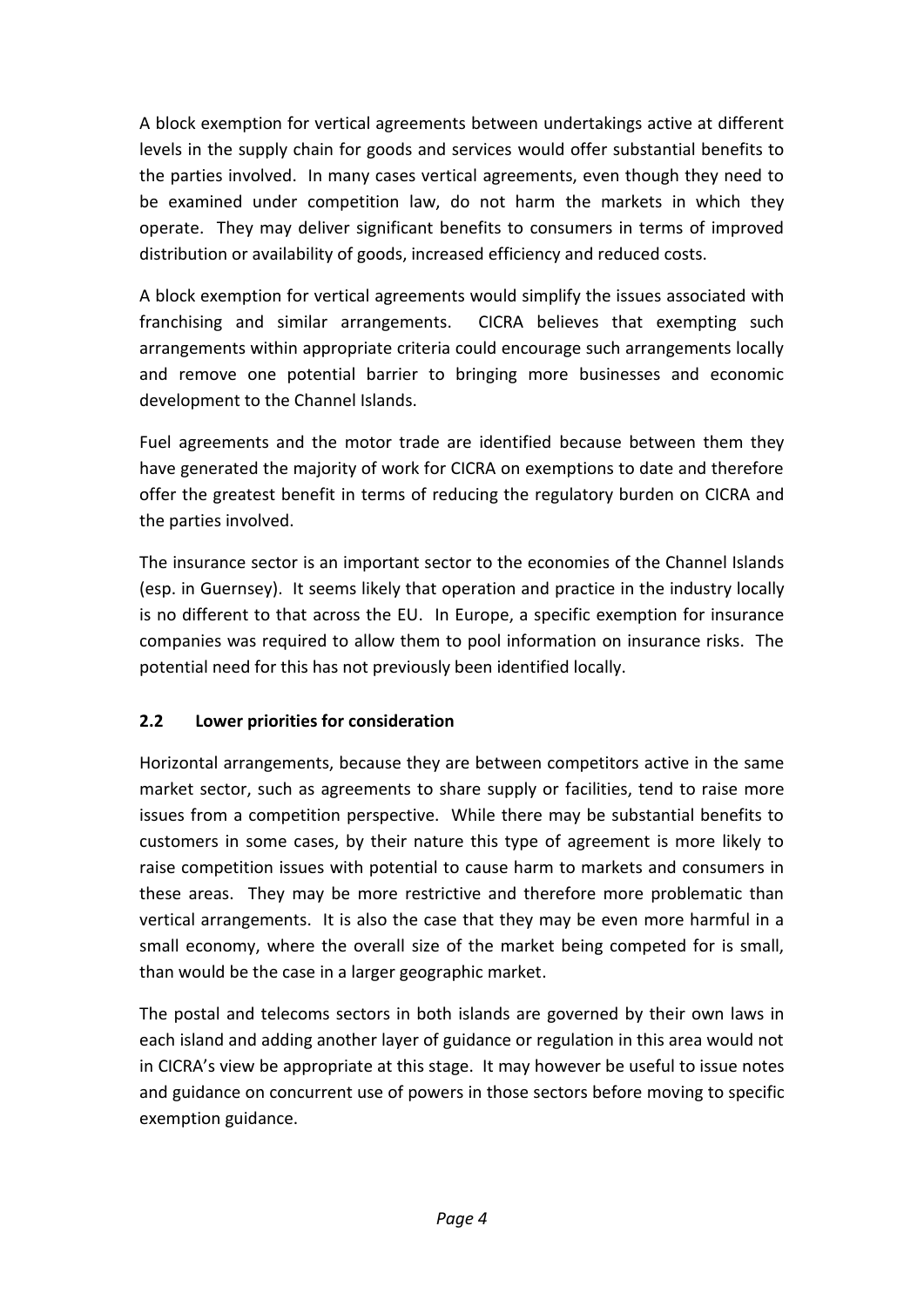At this point in time CICRA does not see a specific need for block exemptions to be applied to the agriculture or transport sectors, where previous cases have involved particular or unique issues which require specific consideration and would not lend themselves to the form of a block exemption. Similarly with the professional services sector, although given the breadth of this sector CICRA recognises that there may be generic issues that could be relevant to, or benefit from, block exemptions rather than consideration on a case by case basis. Respondents to this consultation should highlight if they think this is the case.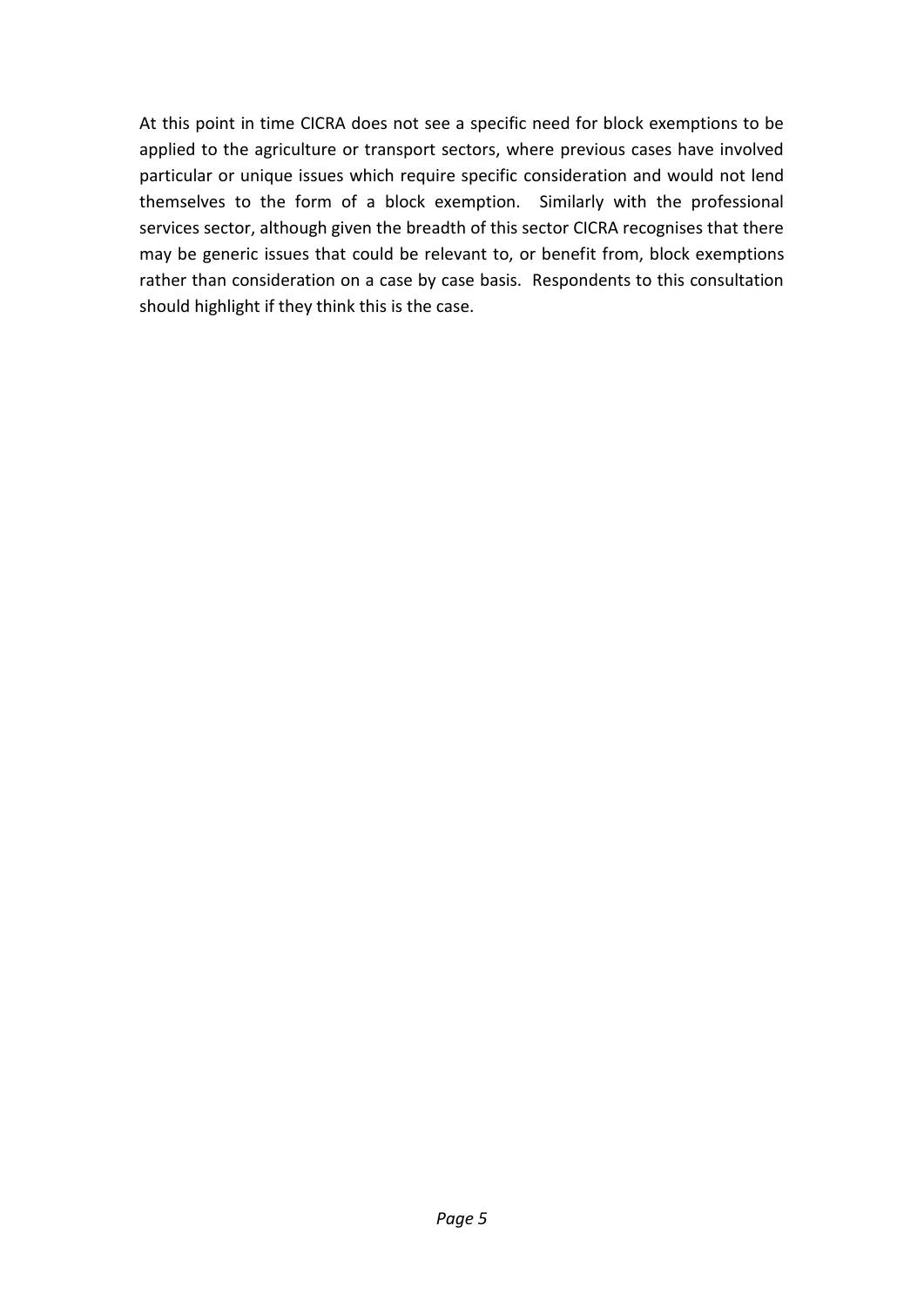## <span id="page-7-0"></span>**3 Consultation**

<span id="page-7-1"></span>Respondents to the consultation are asked to consider:

- **1. Should CICRA seek the implementation of block exemptions in Guernsey and Jersey?**
- <span id="page-7-2"></span>**2. Has CICRA identified the correct priorities? And are there any reasons for not seeking to apply block exemptions in the areas identified?**
- <span id="page-7-3"></span>**3. What criteria or restrictions should be attached to any specific block exemptions proposed by respondents?**
- <span id="page-7-4"></span>**4. Are there any other areas which should be brought into consideration?**

Responses to this consultation document should be submitted in writing to CICRA's offices in either Guernsey (GCRA) or Jersey (JCRA):

| <b>GCRA</b>         | <b>JCRA</b>                           |
|---------------------|---------------------------------------|
| Suites B1 & B2      | 2 <sup>nd</sup> Floor Salisbury House |
| <b>Hirzel Court</b> | 1-9 Union Street                      |
| St Peter Port       | St Helier                             |
| Guernsey            | Jersey                                |
| GY1 2NH             | JE2 3RF                               |

CICRA encourages the submission of responses by email to or by email to [info@gcra.gg](mailto:info@gcra.gg) in Guernsey, and [info@jcra.je](mailto:info@jcra.je) for Jersey.

The deadline for responses is **5.00pm** on **26th June 2015**.

All comments should be clearly marked: *"CICRA consultation on Block Exemptions"*.

CICRA's normal practice is to publish all responses to consultations on its website. If you do not want your response to be published in part or in full, the relevant sections should be clearly marked as confidential, and the response should explain why those parts of the response should be treated as confidential.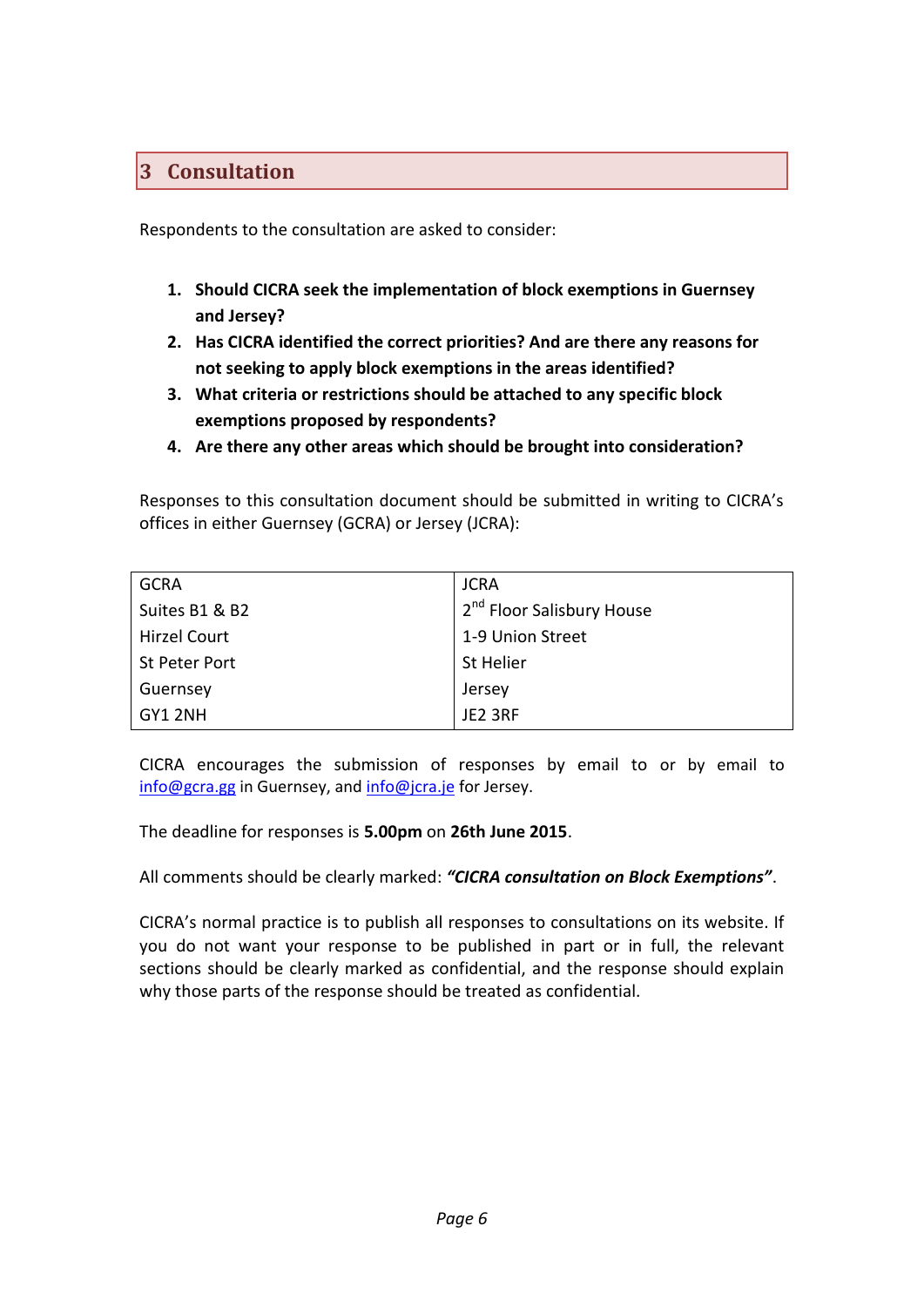# <span id="page-8-0"></span>**4 Next Steps and Implementation of Block Exemptions**

#### <span id="page-8-1"></span>**Consultation process**

CICRA will carefully consider the responses to this consultation and will take them into account in preparing formal advice and making specific recommendations to the States of Jersey and States of Guernsey.

CICRA will publish its formal proposals to the relevant departments, Commerce and Employment in Guernsey and the Assistant Chief Minister in Jersey, setting out the areas for which block exemption regulation should be made and setting out text including the relevant qualifying criteria and conduct or agreements which should be excluded

The departments and/or Ministers would need to consider CICRA's formal proposals and then determine whether or not to approve those.

Block exemptions would then be put in place by the appropriate mechanism. In Guernsey this would be through the laying down of appropriate regulations by the Commerce and Employment department under section 7 of the *Competition (Guernsey) Ordinance 2012*. In Jersey this would be done by order of the Minister under article 10 of the C*ompetition (Jersey) Law 2005*.

Such exemptions would take effect in line with the relevant Regulations or Order. Following publication by the Department or Minister of block exemptions, CICRA would prepare, and publish on its website, guidance for parties on the implementation of block exemption rules.

\end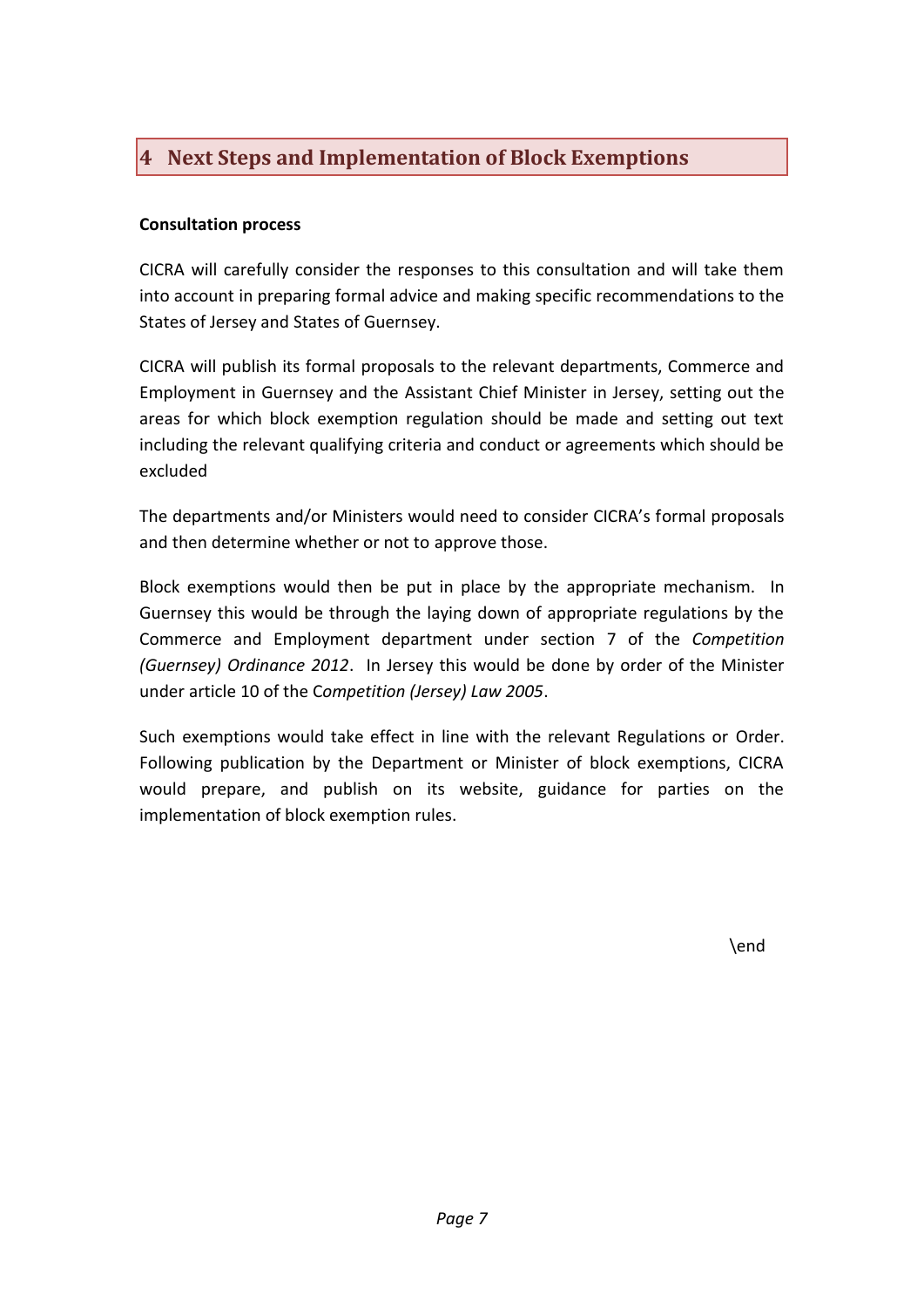## <span id="page-9-0"></span>**ANNEX 1: Legal Background**

There are specific provisions within the competition law in both Guernsey and Jersey to allow for block exemptions, set out below.

#### **Guernsey**

From the *Competition (Guernsey) Ordinance 2012*:

#### **7 Block exemptions.**

- (1) The Department may, after consulting the Authority, by regulation
	- (a) exempt any class or description of agreements between undertakings from the prohibition set out in section 5(1), and
	- (b) vary or revoke any such exemption.

(2) When advising the Department, the Authority shall, in particular, advise it whether in the Authority's opinion the class or description of agreement concerned -

(a) contributes to improving the production or distribution of goods or services or promoting technical or economic progress in the production or distribution of goods or services,

(b) allows consumers of those goods or services a fair share of any resulting benefit,

(c) does not impose on the undertakings concerned restrictions which are not indispensable to the attainment of the objectives mentioned in paragraphs (a) and (b), and

(d) does not afford the undertakings concerned the possibility of eliminating competition in respect of a substantial part of the market in Guernsey for the goods or services in question.

(3) Before advising the Department the Authority must -

(a) publish a draft of the advice it intends to give in such manner and for such period as it considers appropriate,

(b) at the same time specify a reasonable period within which representations may be made in relation to the draft advice, and

(c) consider any representations submitted to it within that period.

(4) The Authority must publish the advice it gives to the Department in such manner and for such period as it considers appropriate.

(5) Regulations under this section may, without prejudice to section 63 (general provisions as to subordinate legislation) -

(a) impose conditions or obligations subject to which an exemption granted by the regulations is to have effect,

(b) provide that a contravention of a condition imposed by the regulations has the effect of cancelling the exemption in respect of an agreement,

(c) provide that if there is a contravention of an obligation imposed by the regulations, the Authority may revoke the exemption in respect of the agreement,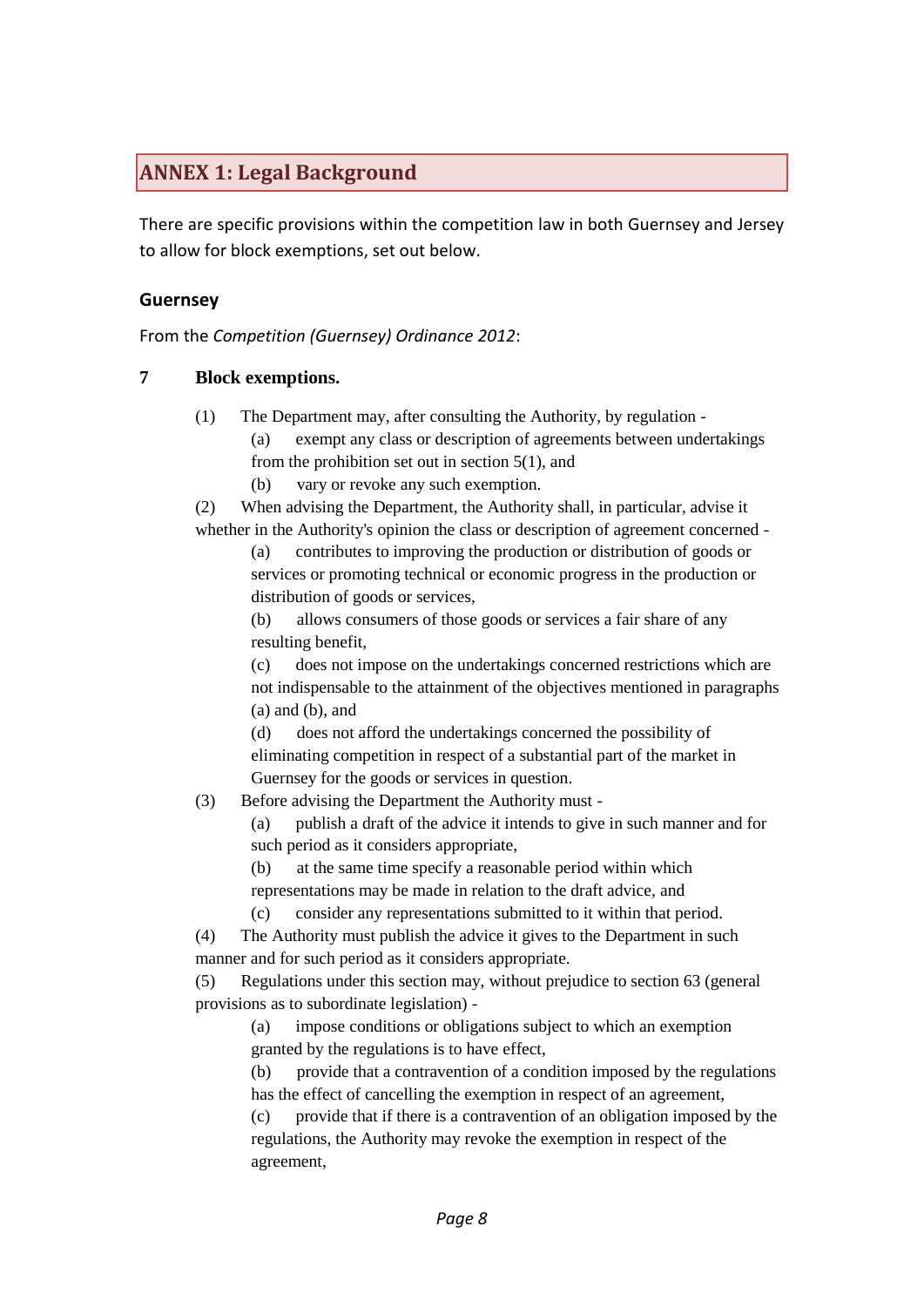(d) provide that if the Authority considers that a particular agreement is not one which falls within paragraphs (a) to (d) of subsection (2), or is one to which paragraph (b) of this subsection applies, it may declare that the exemption does not apply in respect of the agreement,

(e) provide for the manner in which the Authority may revoke an exemption under paragraph (c) or issue a declaration under paragraph (d) and the manner in which the notice of revocation or the declaration is to be published,

(f) provide for an exemption to have effect from a date earlier than the date on which the regulations came into force,

(g) provide that the regulations or any of their provisions will cease to have effect on a date or at the end of a period specified in the regulations.

#### **Jersey**

From the *Competition (Jersey) Law 2005*:

#### **10. Block exemptions.**

(1) The Minister may, after consulting the Authority, by Order exempt from Article 8(1) a class of arrangements to which that Article would otherwise apply.

(2) When advising the Minister, the Authority shall, in particular, advise him or her whether in the Authority's opinion the exemption of the class of arrangements –

(a) is likely to improve the production or distribution of goods or services, or to promote technical or economic progress in the production or distribution of goods or services;

(b) will allow consumers of those goods or services a fair share of any resulting benefit;

(c) does not impose on the undertakings concerned terms that are not indispensable to the attainment of the objectives mentioned in sub-paragraphs (a) and (b); and

(d) does not afford the undertakings concerned the ability to eliminate competition in respect of a substantial part of the goods or services in question.

- (3) Before advising the Minister the Authority must
	- (a) publish a draft of the advice it intends to give; and
	- (b) consider any representations made to it within any reasonable period to be specified by the Authority when it publishes its draft advice.
- (4) The Authority must publish the advice it gives to the Minister.
- (5) An Order made under this Article may –

(a) impose conditions or obligations subject to which an exemption granted by the Order is to have effect;

- (b) contain different provisions for different classes of arrangements;
- (c) provide that a breach of a condition imposed by the Order has the effect of cancelling the exemption in respect of the relevant arrangement;